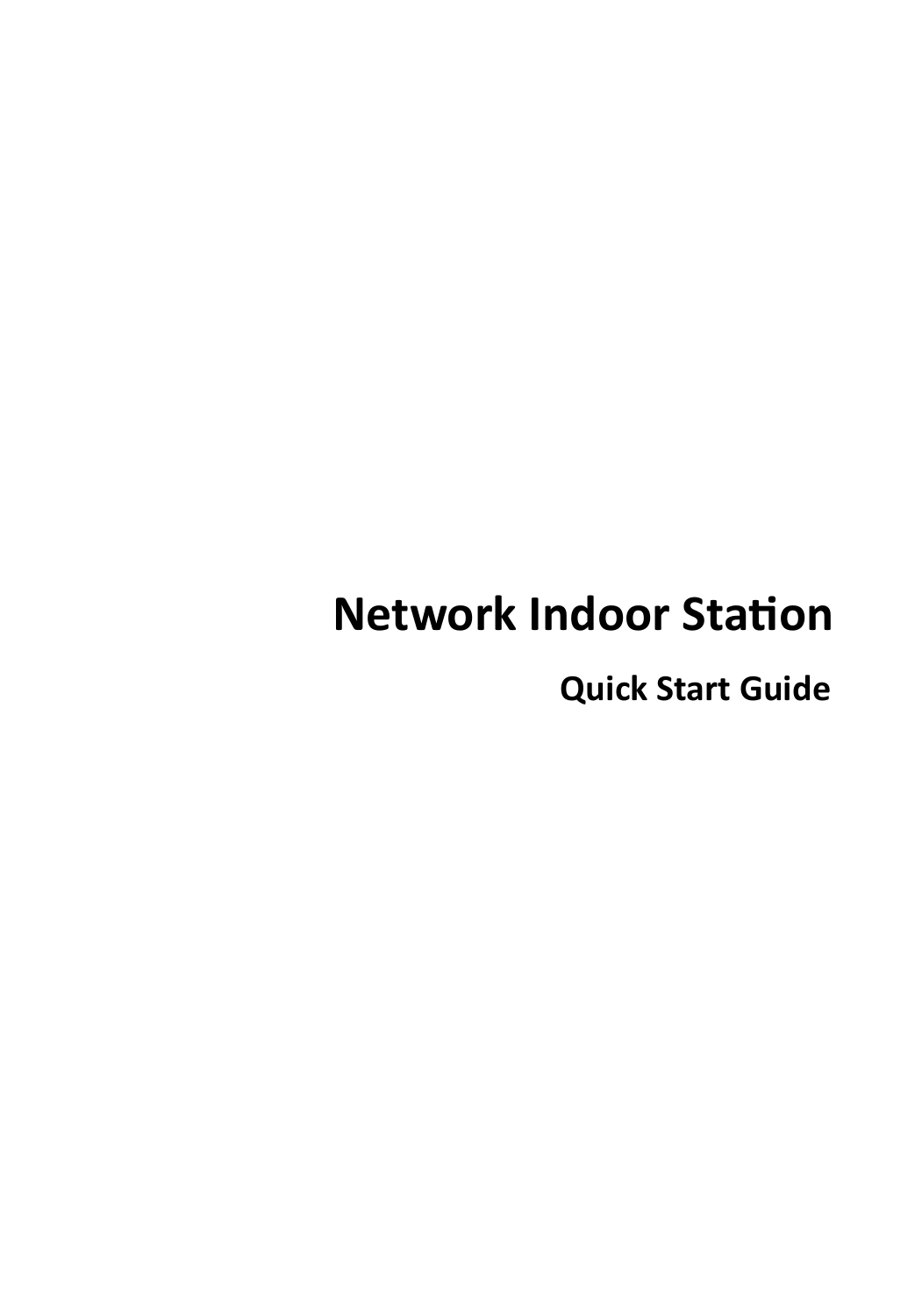# **Legal**

## **Quick Start Guide**

©2019 LT Security Inc.

### **About this Manual**

This Manual is subject to domestic and international copyright protection. LT Security Inc.("LTS") reserves all rights to this manual. This manual cannot be reproduced, changed, translated, or distributed, partially or wholly, by any means, without the prior written permission of LTS.

Please use this user manual under the guidance of professionals.

### **Disclaimer**

TO THE MAXIMUM EXTENT PERMITTED BY APPLICABLE LAW, LTS MAKES NO WARRANTIES, EXPRESS OR IMPLIED, INCLUDING WITHOUT LIMITATION THE IMPLIED WARRANTIES OF MERCHANTABILITY AND FITNESS FOR A PARTICULAR PURPOSE, REGARDING THIS MANUAL. LTS DOES NOT WARRANT, GUARANTEE, OR MAKE ANY REPRESENTATIONS REGARDING THE USE OF THE MANUAL, OR THE CORRECTNESS, ACCURACY, OR RELIABILITY OF INFORMATION CONTAINED HEREIN. YOUR USE OF THIS MANUAL AND ANY RELIANCE ON THIS MANUAL SHALL BE WHOLLY AT YOUR OWN RISK AND RESPONSIBILITY.

REGARDING TO THE PRODUCT WITH INTERNET ACCESS, THE USE OF PRODUCT SHALL BE WHOLLY AT YOUR OWN RISKS. LTS SHALL NOT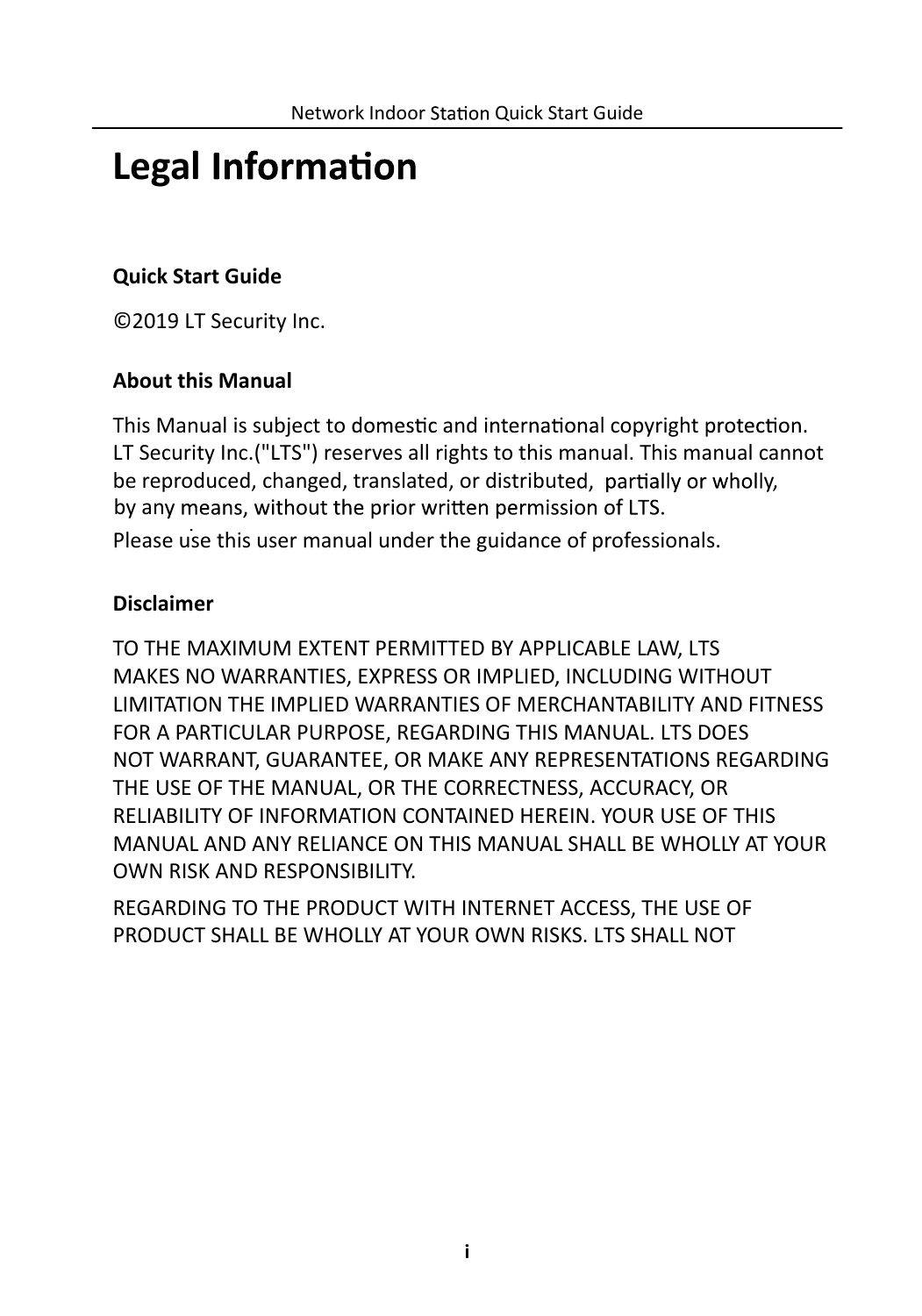TAKE ANY RESPONSIBILITIES FOR ABNORMAL OPERATION, PRIVACY LEAKAGE OR OTHER DAMAGES RESULTING FROM CYBER ATTACK, HACKER ATTACK, VIRUS INSPECTION, OR OTHER INTERNET SECURITY RISKS; HOWEVER, LTS WILL PROVIDE TIMELY TECHNICAL SUPPORT IF REQUIRED.

SURVEILLANCE LAWS VARY BY JURISDICTION. PLEASE CHECK ALL RELEVANT LAWS IN YOUR JURISDICTION BEFORE USING THIS PRODUCT IN ORDER TO ENSURE THAT YOUR USE CONFORMS THE APPLICABLE LAW. LTS SHALL NOT BE LIABLE IN THE EVENT THAT THIS PRODUCT IS USED WITH ILLEGITIMATE PURPOSES.

IN THE EVENT OF ANY CONFLICTS BETWEEN THIS MANUAL AND THE APPLICABLE LAW, THE LATER PREVAILS.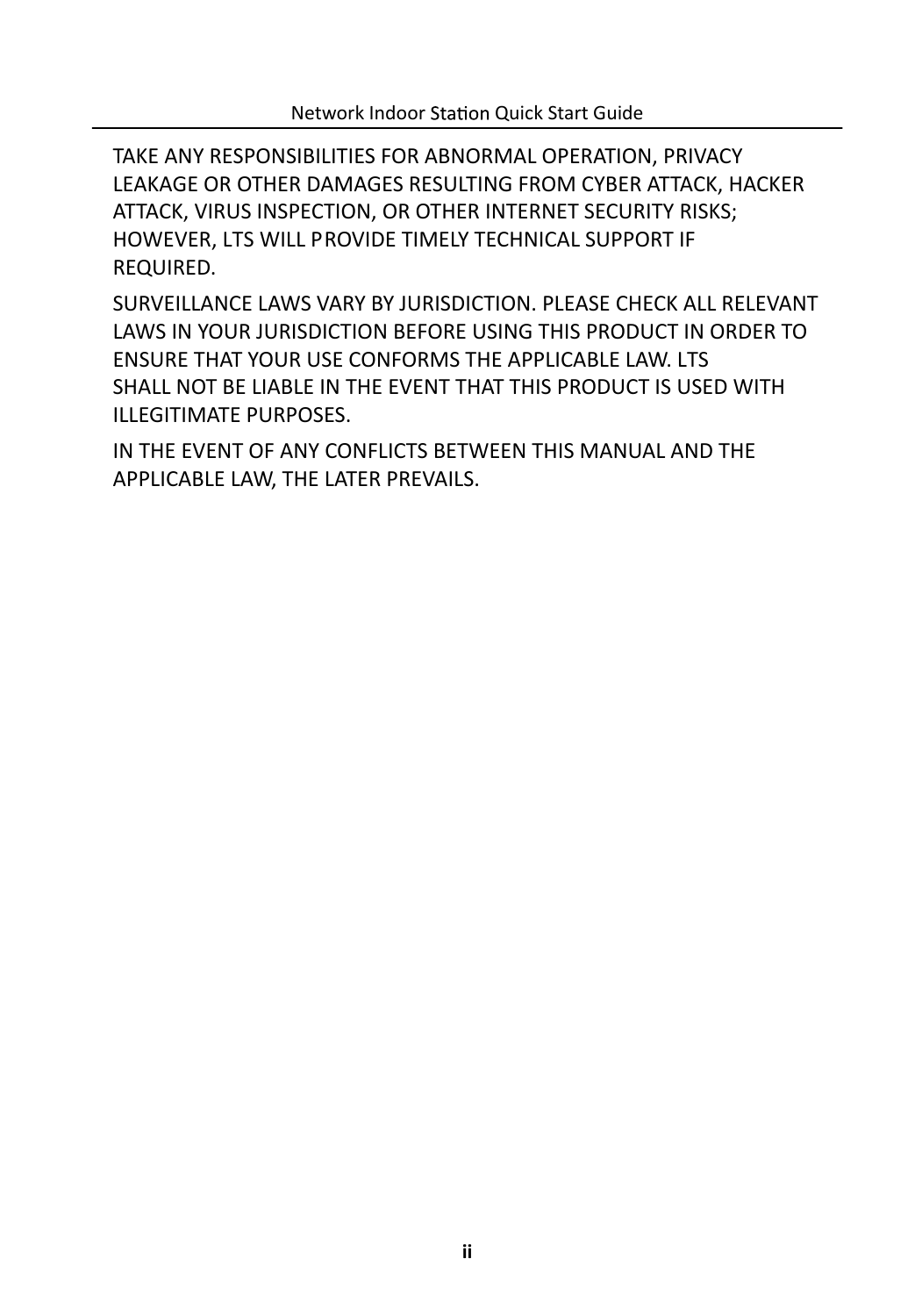# **Regulatory Information**

## **FCC Information**

Please take attention that changes or modification not expressly approved by the party responsible for compliance could void the user's authority to operate the equipment.

FCC compliance: This equipment has been tested and found to comply with the limits for a Class B digital device, pursuant to part 15 of the FCC Rules. These limits are designed to provide reasonable protection against harmful interference in a residential installation. This equipment generates, uses and can radiate radio frequency energy and, if not installed and used in accordance with the instructions, may cause harmful interference to radio communications. However, there is no guarantee that interference will not occur in a particular installation. If this equipment does cause harmful interference to radio or television reception, which can be determined by turning the equipment off and on, the user is encouraged to try to correct the interference by one or more of the following measures:

—Reorient or relocate the receiving antenna.

 $-$ Increase the separation between the equipment and receiver.

—Connect the equipment into an outlet on a circuit different from that to which the receiver is connected.

—Consult the dealer or an experienced radio/TV technician for help

This equipment should be installed and operated with a minimum distance 20cm between the radiator and your body.

### FCC Conditions

This device complies with part 15 of the FCC Rules. Operation is subject to the following two conditions:

1. This device may not cause harmful interference.

2. This device must accept any interference received, including interference that may cause undesired operation.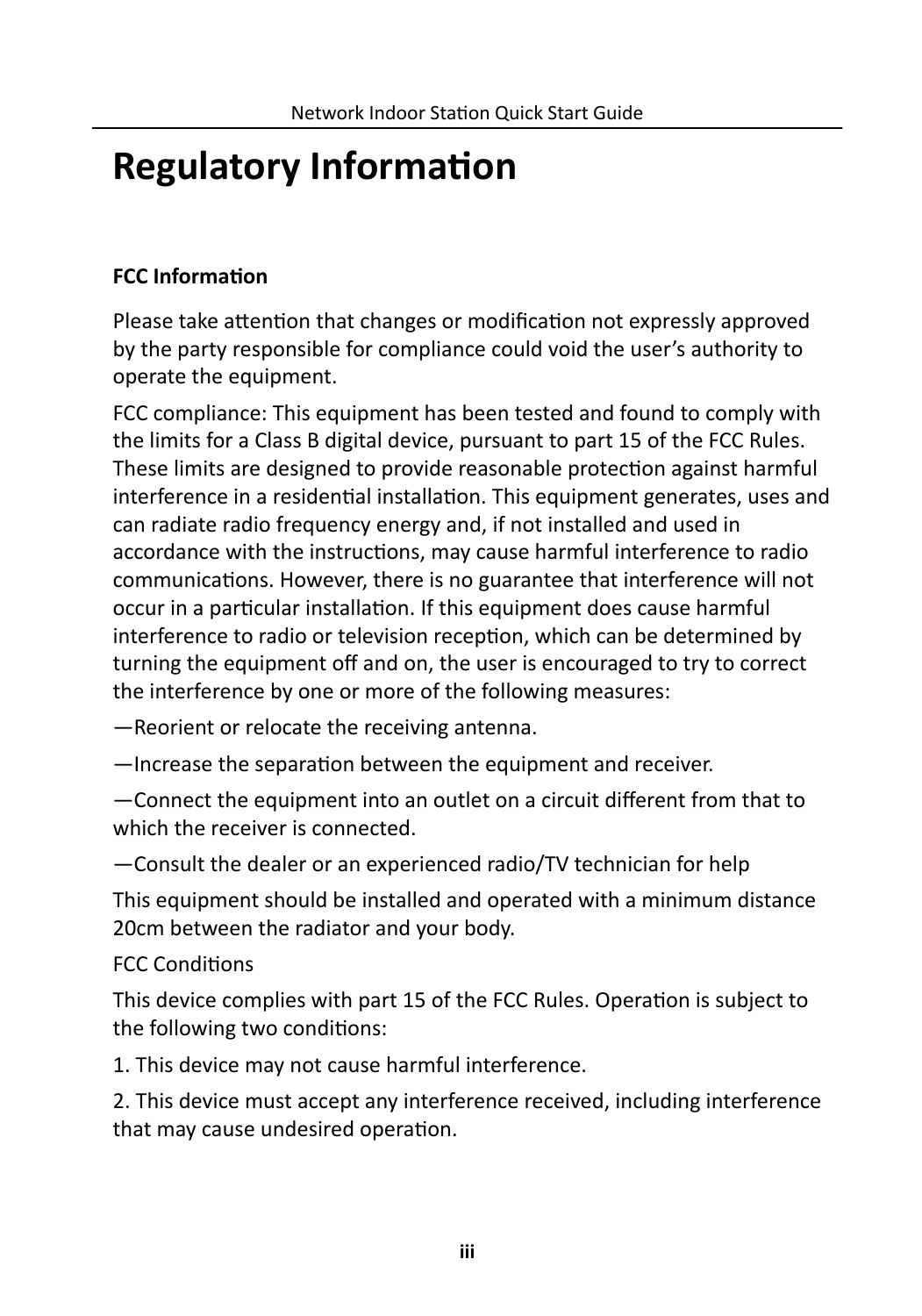## **EU Conformity Statement**



This product and - if applicable - the supplied accessories too are marked with "CE" and comply therefore with the applicable harmonized European standards listed under the EMC Directive 2014/30/EU, RE Directive 2014/53/EU,the RoHS Directive 2011/ 65/EU



2012/19/EU (WEEE directive): Products marked with this symbol cannot be disposed of as unsorted municipal waste in the European Union. For proper recycling, return this product to your local supplier upon the purchase of equivalent new equipment, or dispose of it at designated collection points. For more information see: www.recyclethis.info



2006/66/EC (battery directive): This product contains a battery that cannot be disposed of as unsorted municipal waste in the European Union. See the product documentation for specific battery information. The battery is marked with this symbol, which may include lettering to indicate cadmium (Cd), lead (Pb), or mercury (Hg). For proper recycling, return the battery to your supplier or to a designated collection point. For more information see:www.recyclethis.info

### **Industry Canada ICES-003 Compliance**

This device meets the CAN ICES-3 (B)/NMB-3(B) standards requirements.

This device complies with Industry Canada licence-exempt RSS standard(s). Operation is subject to the following two conditions:

- 1. this device may not cause interference, and
- 2. this device must accept any interference, including interference that may cause undesired operation of the device.

Le présent appareil est conforme aux CNR d'Industrie Canada applicables aux appareils radioexempts de licence. L'exploitation est autorisée aux deux conditions suivantes :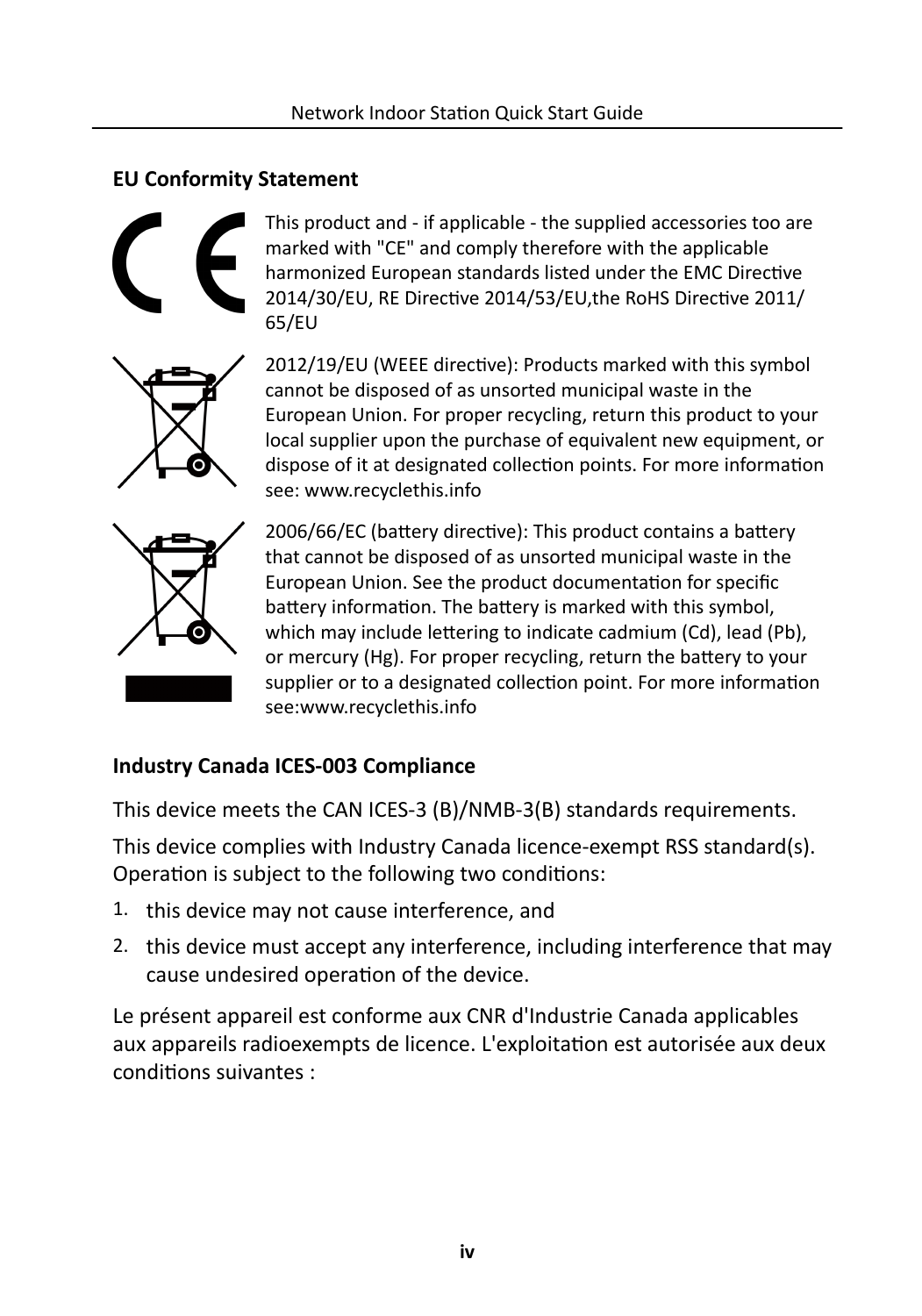- 1. l'appareil ne doit pas produire de brouillage, et
- 2. l'utilisateur de l'appareil doit accepter tout brouillage radioélectrique subi, même si le brouillage est susceptible d'en compromettre le fonctionnement.

Under Industry Canada regulations, this radio transmitter may only operate using an antenna of a type and maximum (or lesser) gain approved for the transmitter by Industry Canada. To reduce potential radio interference to other users, the antenna type and its gain should be so chosen that the equivalent isotropically radiated power (e.i.r.p.) is not more than that necessary for successful communication.

Conformément à la réglementation d'Industrie Canada, le présent émetteur radio peut fonctionner avec une antenne d'un type et d'un gain maximal (ou inférieur) approuvé pour l'émetteur par Industrie Canada. Dans le but de réduire les risques de brouillage radioélectrique à l'intention des autres utilisateurs, il faut choisir le type d'antenne et son gain de sorte que la puissance isotrope rayonnée équivalente (p.i.r.e.) ne dépasse pas l'intensité nécessaire à l'établissement d'une communication satisfaisante.

This equipment should be installed and operated with a minimum distance 20cm between the radiator and your body.

Cet équipement doit être installé et utilisé à une distance minimale de 20 cm entre le radiateur et votre corps.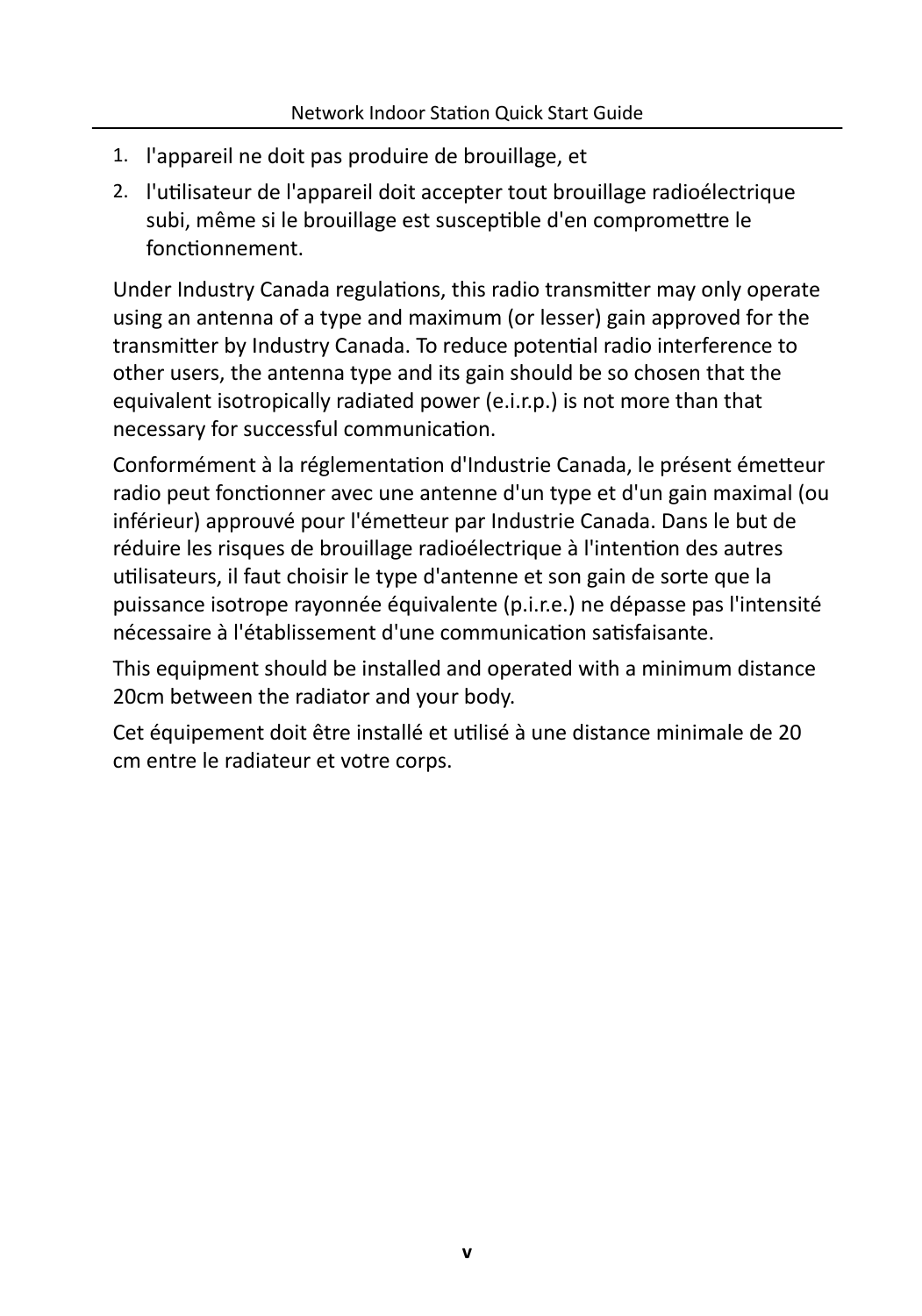# **Symbol Conventions**

The symbols that may be found in this document are defined as follows.

| Symbol        | <b>Description</b>                                                                                                                                                    |  |
|---------------|-----------------------------------------------------------------------------------------------------------------------------------------------------------------------|--|
| <b>Danger</b> | Indicates a hazardous situation which, if not avoided, will or<br>could result in death or serious injury.                                                            |  |
| aution:       | Indicates a potentially hazardous situation which, if not<br>avoided, could result in equipment damage, data loss,<br>performance degradation, or unexpected results. |  |
| <b>Note</b>   | Provides additional information to emphasize or<br>supplement important points of the main text.                                                                      |  |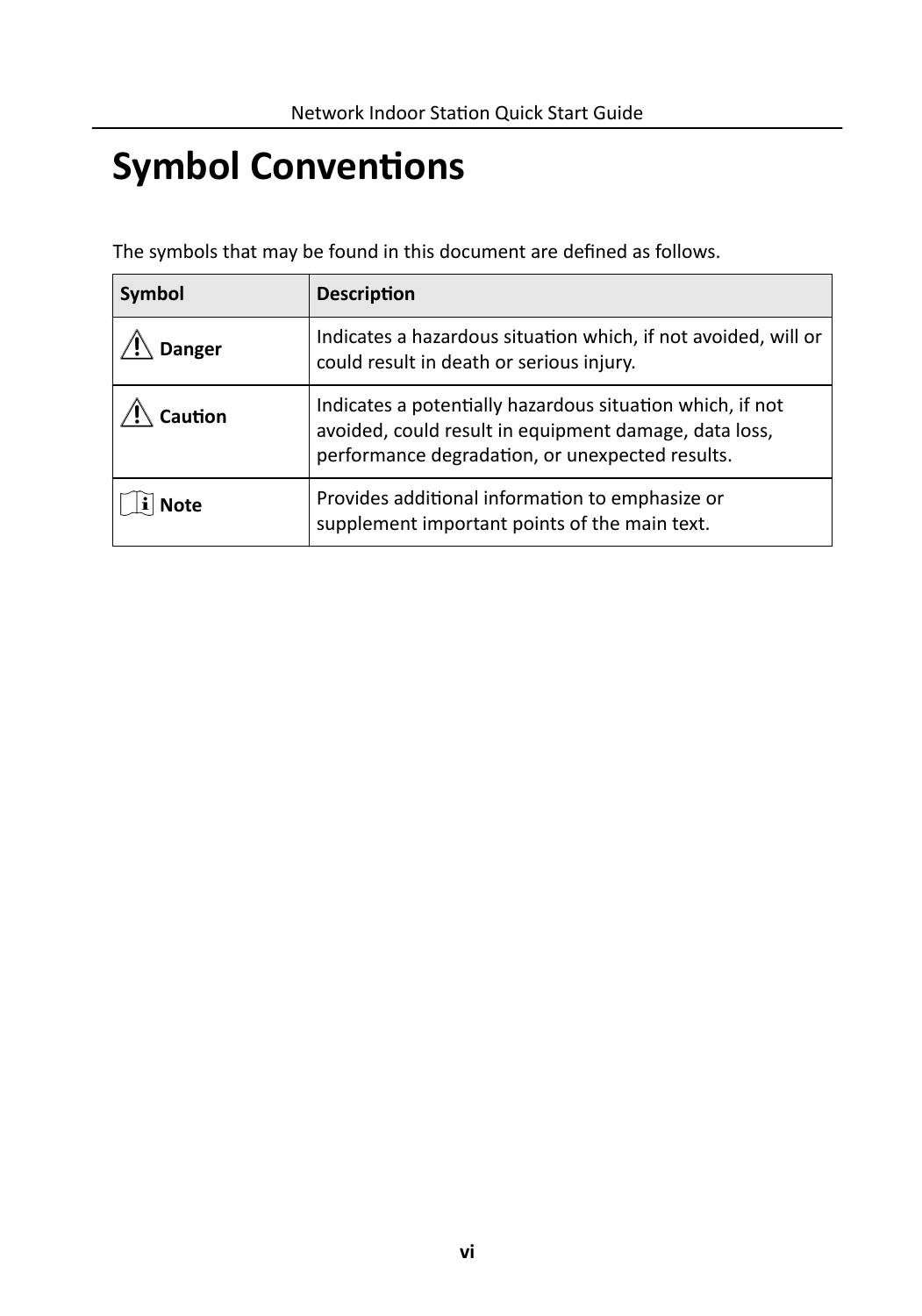# **Safety Instruction**

# **Warning**

- The working temperature of the device is from -10 °C to 55 °C.
- All the electronic operation should be strictly compliance with the electrical safety regulations, fire prevention regulations and other related regulations in your local region.
- Please use the power adapter, which is provided by normal company. The power consumption cannot be less than the required value.
- Do not connect several devices to one power adapter as adapter overload may cause over-heat or fire hazard.
- Please make sure that the power has been disconnected before you wire, install or dismantle the device.
- When the product is installed on wall or ceiling, the device shall be firmly fixed.
- If smoke, odors or noise rise from the device, turn off the power at once and unplug the power cable, and then please contact the service center.
- If the product does not work properly, please contact your dealer or the nearest service center. Never attempt to disassemble the device yourself. (We shall not assume any responsibility for problems caused by unauthorized repair or maintenance.)

## A Caution

- Do not drop the device or subject it to physical shock, and do not expose it to high electromagnetism radiation. Avoid the equipment installation on vibrations surface or places subject to shock (ignorance can cause equipment damage).
- Do not place the device in extremely hot (refer to the specification of the device for the detailed operating temperature), cold, dusty or damp locations, and do not expose it to high electromagnetic radiation.
- The device cover for indoor use shall be kept from rain and moisture.
- Exposing the equipment to direct sun light, low ventilation or heat source such as heater or radiator is forbidden (ignorance can cause fire danger).
- Do not aim the device at the sun or extra bright places. A blooming or smear may occur otherwise (which is not a malfunction however), and affecting the endurance of sensor at the same time.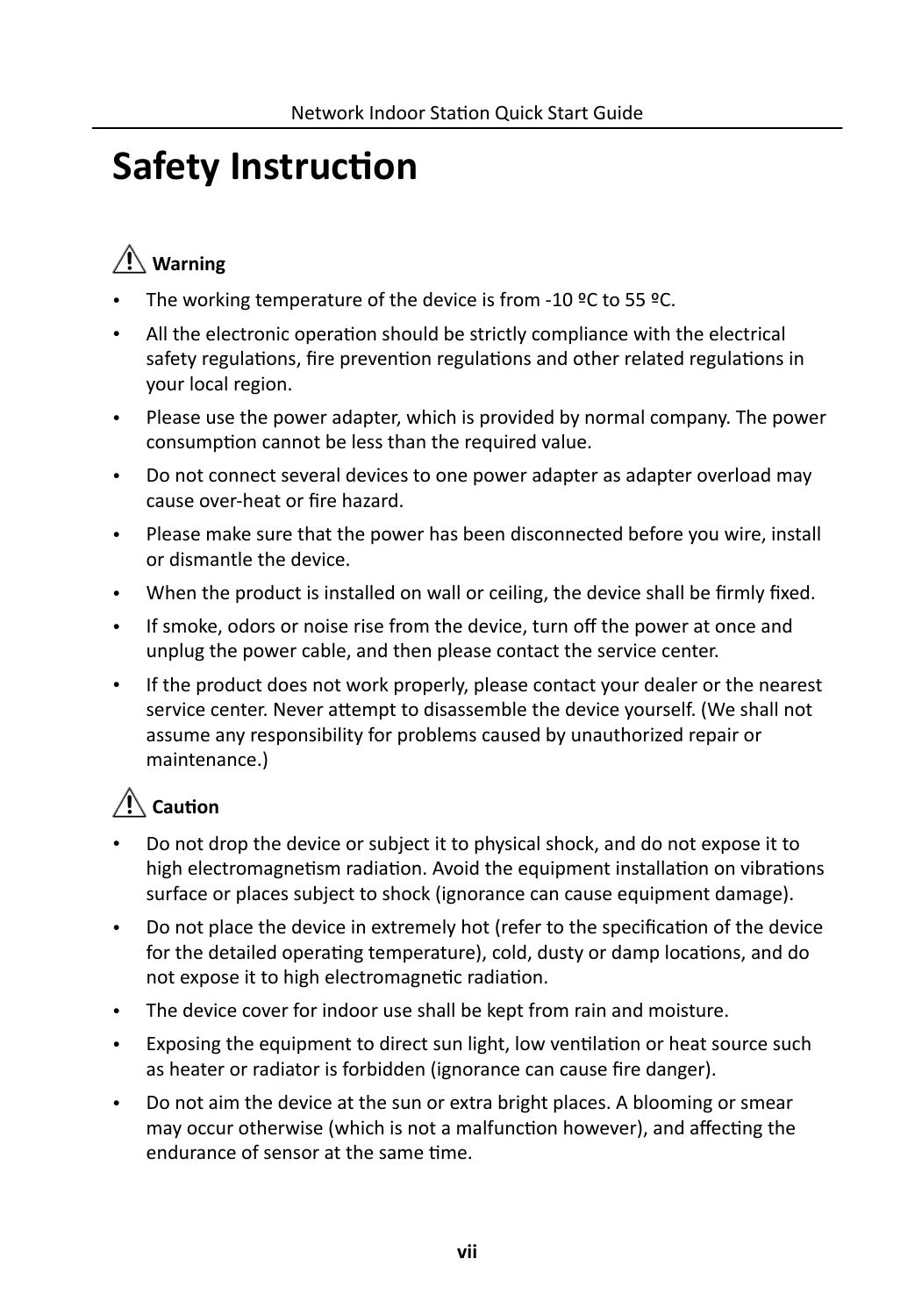- Please use the provided glove when open up the device cover, avoid direct contact with the device cover, because the acidic sweat of the fingers may erode the surface coating of the device cover.
- Please use a soft and dry cloth when clean inside and outside surfaces of the device cover, do not use alkaline detergents.
- Please keep all wrappers after unpack them for future use. In case of any failure occurred, you need to return the device to the factory with the original wrapper. Transportation without the original wrapper may result in damage on the device and lead to additional costs.
- Improper use or replacement of the battery may result in hazard of explosion. Replace with the same or equivalent type only. Dispose of used batteries according to the instructions provided by the battery manufacturer.
- Input voltage should meet both the SELV and the Limited Power Source according to 60950-1 standard.
- The power supply must conform to LPS. The recommended adaptor models and manufacturers are shown as below. Use the attached adapter, and do not change the adaptor randomly.

| <b>Model</b>        | <b>Manufacturer</b>                              | <b>Standard</b> |
|---------------------|--------------------------------------------------|-----------------|
| ADS-24S-12 1224GPCN | <b>SHENZHEN HONOR</b><br>ELECTRONIC CO., LTD     | <b>CEE</b>      |
| G0549-240-050       | SHENZHEN GOSPELL DIGITAL<br>TECHNOLOGY CO., LTD  | CFF.            |
| TS-A018-120015Ec    | <b>SHENZHEN TRANSIN</b><br>TECHNOLOGIES CO., LTD | <b>CEE</b>      |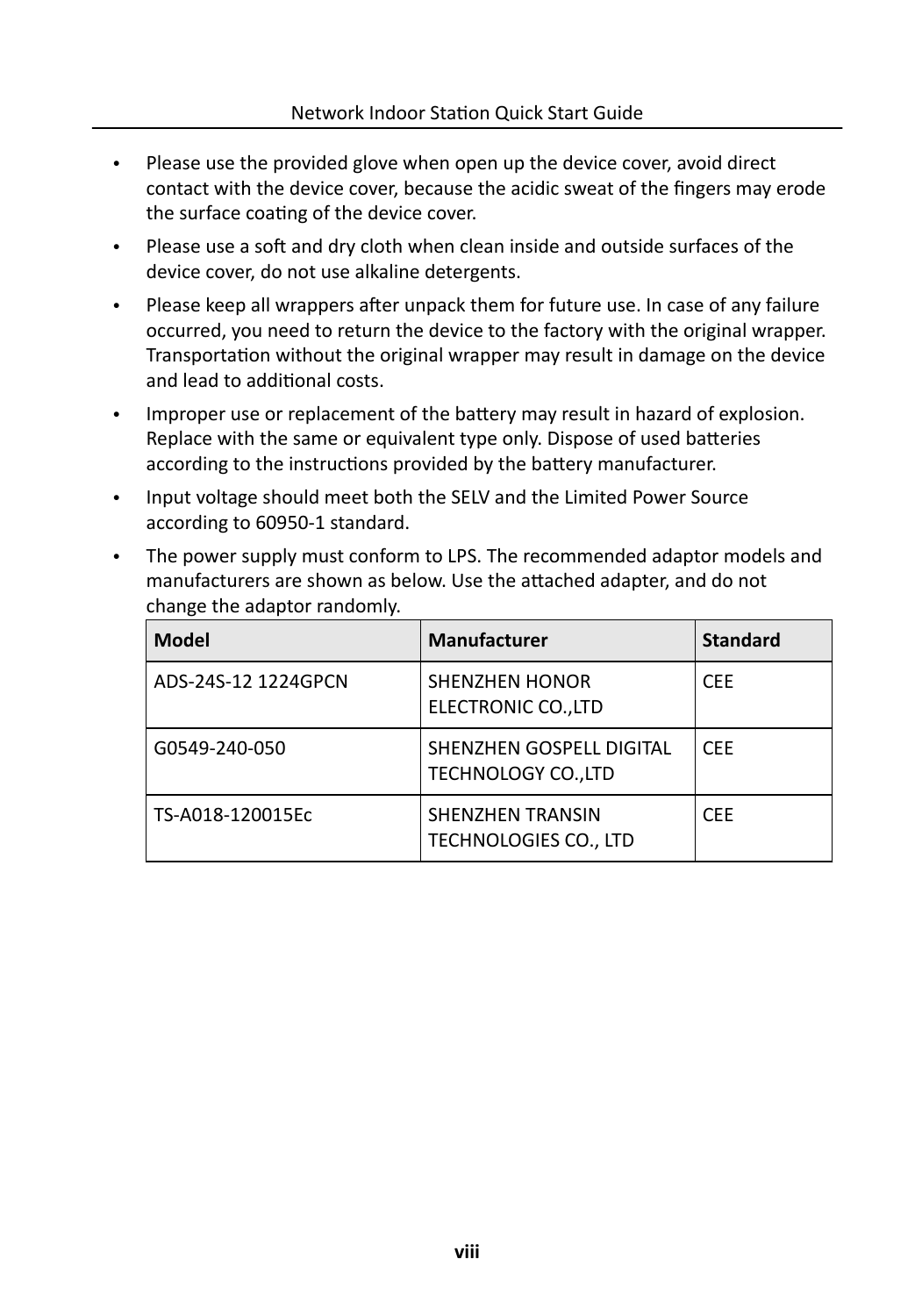# **Contents**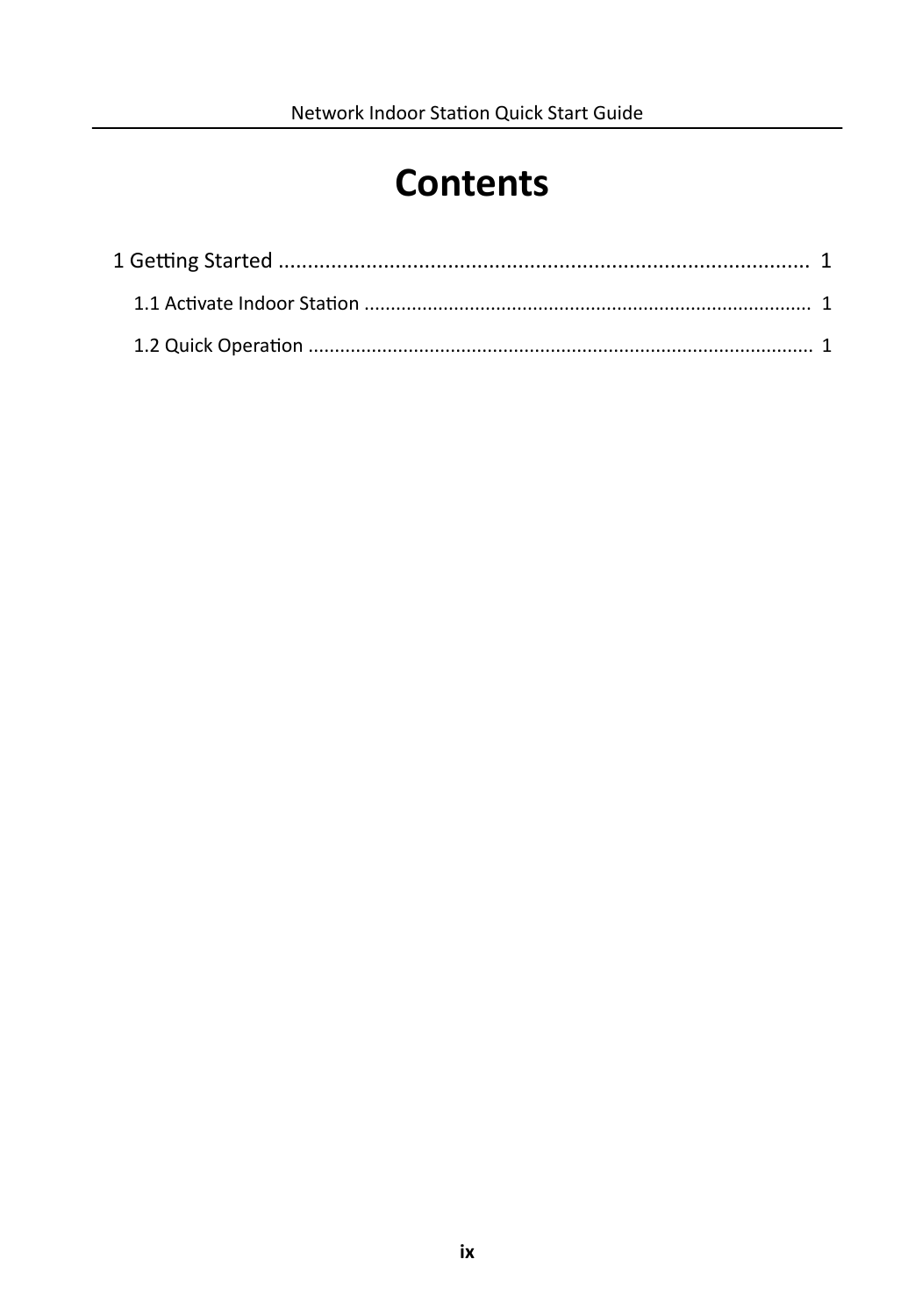# <span id="page-10-0"></span>**1 Getting Started**

## **1.1 Activate Indoor Station**

You can only configure and operate the indoor station after creating a password for the device activation.

### **Steps**

- **1.** Power on the device. It will enter the activation page automatically.
- **2.** Create a password and confirm it.
- **3.** Tap OK to activate the indoor station.

### $\ulcorner$  i $\urcorner$  Note

We highly recommend you to create a strong password of your own choosing (using a minimum of 8 characters, including at least three kinds of following categories: upper case letters, lower case letters, numbers, and special characters) in order to increase the security of your product. And we recommend you reset your password regularly, especially in the high security system, resetting the password monthly or weekly can better protect your product.

## **1.2 Quick Operation**

After device activation, the wizard page will pop up.

### **Steps**

- **1.** Choose Language and tap **Next**.
- **2.** Set network parameters and tap **Next**
	- **-** Edit **Local IP**, **Subnet Mask** and **Gateway** parameters.
	- **-** Enable **DHCP**, the device will get network parameters automatically.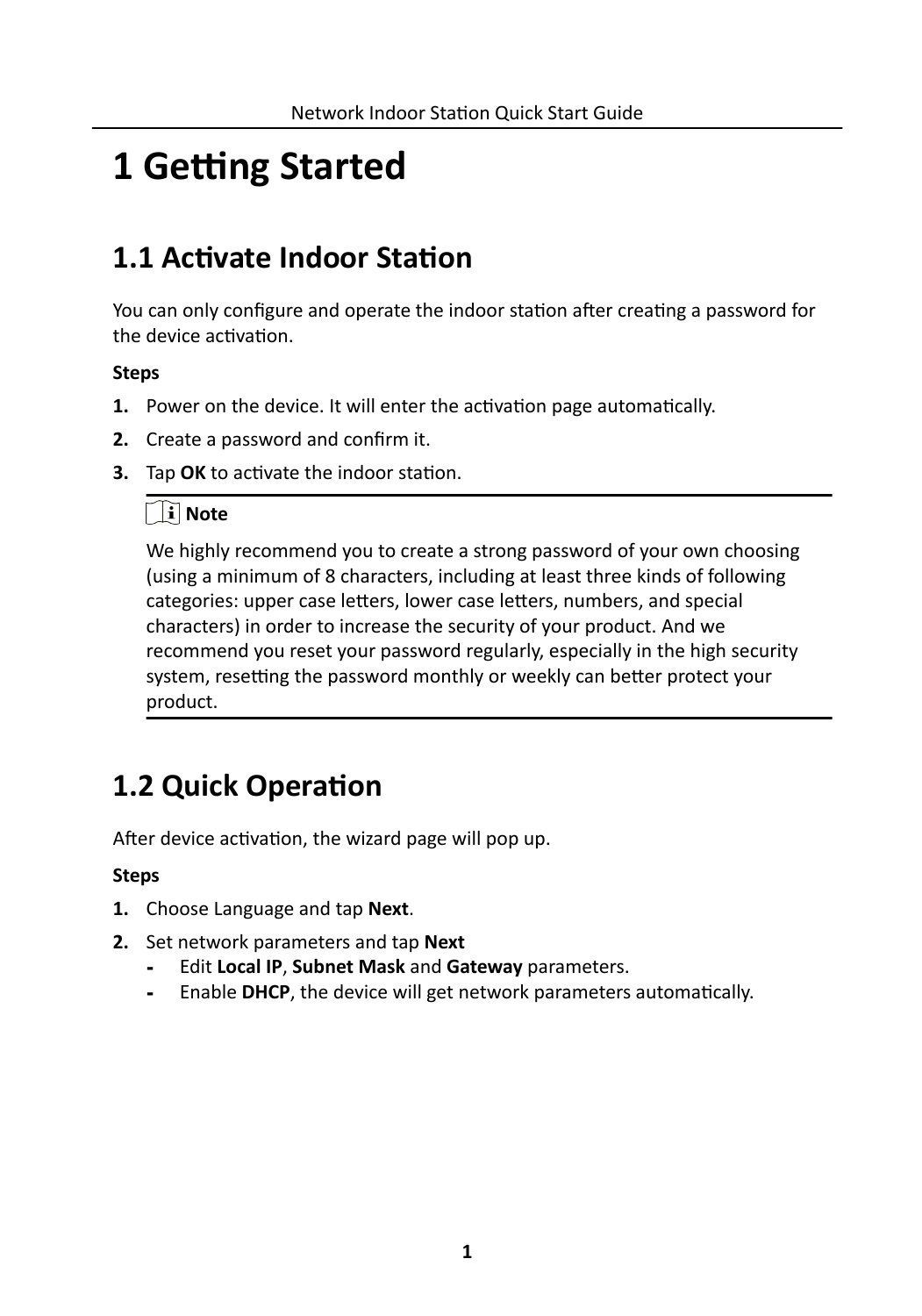#### Network Indoor Station Quick Start Guide

| Wizard-Network 2/4 |             |               |  |
|--------------------|-------------|---------------|--|
|                    |             |               |  |
|                    |             | 10.6.112.253  |  |
|                    |             | 255.255.255.0 |  |
|                    |             | 10.6.112.254  |  |
|                    |             |               |  |
| Previous           | <b>Next</b> | Skip          |  |
|                    |             |               |  |

**Figure 1-3 Network Parameters**

- **3.** Configure the indoor station.
	- 1) Choose **Indoor Station Type**.
	- 2) Edit **Floor** and **Room No.**
	- 3) Tap **Next**.

| Wizard-Settings 3/4       |          |             |                |  |
|---------------------------|----------|-------------|----------------|--|
| [111] Indoor Station Type |          |             | Indoor Station |  |
| Floor                     |          |             | $\mathbf{1}$   |  |
| Room No.                  |          |             | 1              |  |
|                           |          |             |                |  |
|                           |          |             |                |  |
|                           |          |             |                |  |
|                           | Previous | <b>Next</b> | <b>Skip</b>    |  |

**Figure 1-4 Indoor Station Settings** 

4. Linked related devices and tap Next. If the device and the indoor station are in the same LAN, the device will be displayed in the list. Tap the device or enter the serial No. to link.